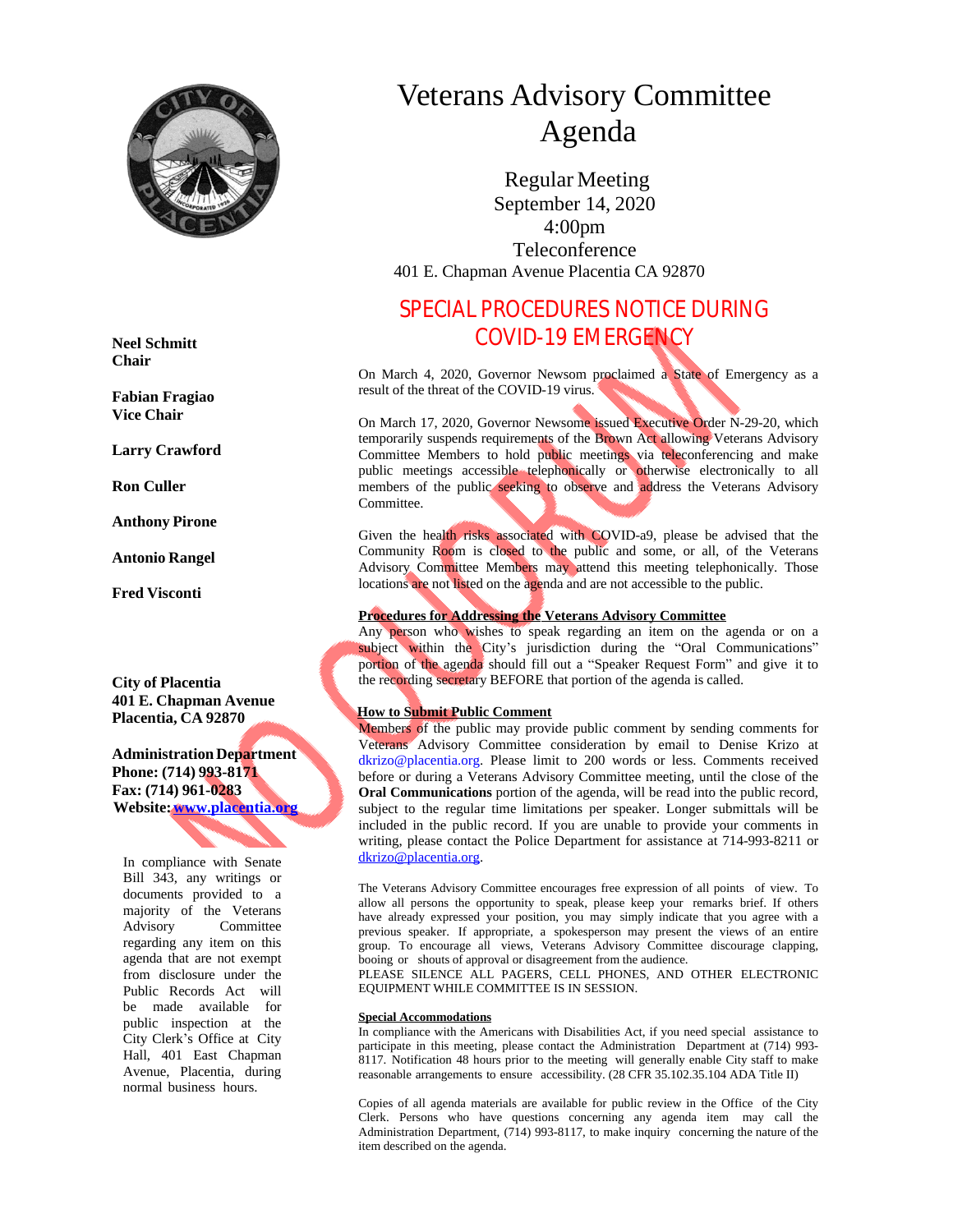**POLICETER**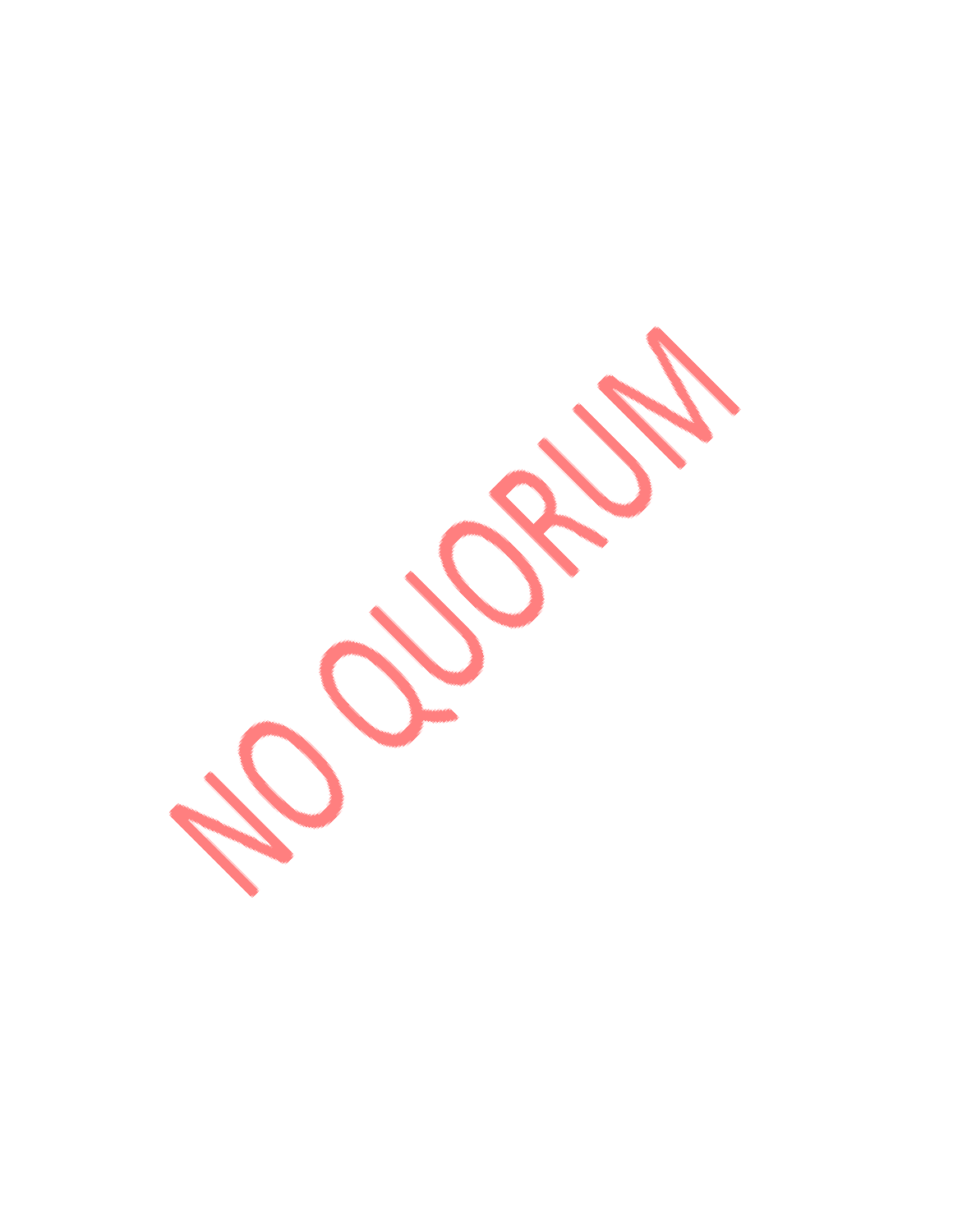#### **VETERANS ADVISORY MEETING REGULAR MEETING**

September 14, 2020 4:00p.m. – Teleconference

## **MEETING CALLED TO ORDER**

**ROLL CALL**: Chair / Neel Schmitt Vice Chair / Fabian Fragiao Larry Crawford Ron Culler Anthony Pirone Antonio Rangel Fred Visconti

### **PLEDGE OF ALLEGIANCE**

#### **ORAL COMMUNICATIONS**

At this time the public is invited to address the Veterans Advisory Committee concerning any agenda item, which is not a public hearing item or other items under the jurisdiction of the Veterans Advisory Committee.

### **COMMITTEE COMMENTS AND REPORTS**

The purpose of these reports is to provide information on projects and programs that are discussed at sub-committee meetings. No decisions are to be made on these issues. If a Committee member would like formal action on any of the discussed items, it will be placed on a future Committee Agenda.

# **VETERANS ADVISORY COMMITTEE AGENDA**

#### 1. Minutes

a. Regular Meeting – October 7, 2019 Recommended Action: Approve at next in-person meeting

 b. Regular Meeting – November 4, 2019 Recommended Action: Approve at the next in-person meeting

- 2. Election of Officers Committee to elect Chair and Vice Chair positions.
- 3. 2020 Veterans Day Observance Program Initial preparation for 2020 Veterans Day Observance Ceremony program schedule for Wednesday, November 11, 2020.
- 4. Veterans Monument Re-Dedication Committee to provide update.
- 5. Military Banner Program Update for 2020.

### **STAFF COMMENTS**

### **ADJOURNMENT**